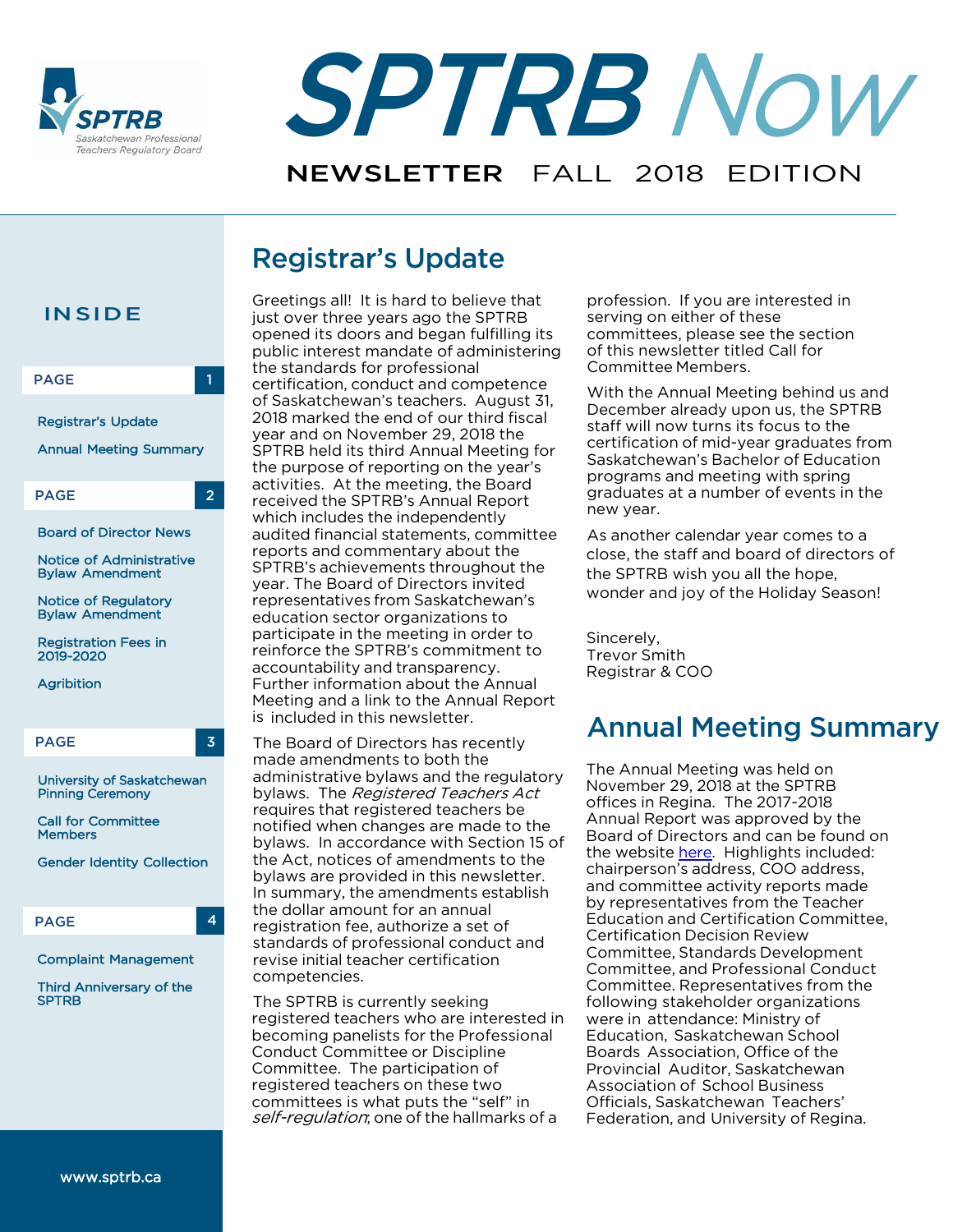#### Board of Director's News

The SPTRB Board of Directors welcomes Ryan Boughen as the newest board member. Ryan, who has been appointed to the board by LEADS, replaces Al Boutin. We thank Al for his time and service as a board member. As of November 29, 2018 Robin Bellamy has been elected to the position of Chairperson and Jill Tressel to the position of Vice-Chairperson of the Board of Directors. Thank you to Tom Schonhoffer and Darrell Burko for their time, work and dedication as Chair and Vice-Chair of the Board since the SPTRB's inception in 2015.

#### Robin Bellamy

Robin Bellamy was born and raised in Saskatoon. Robin received his Bachelor of Education Degree at the University of Saskatchewan. He has an extensive background in various areas having been a member of more than 40 boards during his career, including serving as a trustee for the Saskatoon Public School Board for 15 years. Robin has worked and volunteered over numerous years in the non-profit sector and runs a small business. He has received the Queen Elizabeth Jubilee, Saskatchewan Volunteer, Saskatchewan Centennial and the Canada Volunteer 125 Medal as well as the Saskatoon 100 Reasons Award.

#### Jill Tressel

Jill has a B.Ed. from the University of Manitoba, a Master's Degree in Educational Leadership from the University of Calgary and has been an educator for 21 years. She has a variety of experiences in both elementary and high school education. She has been a classroom teacher, a student support teacher in both elementary and high school, a curriculum consultant – specializing in assessment and currently works as the Principal of King George Elementary School in Moose Jaw. Jill has a passion for education and is committed to ensuring that school and classroom environments allow students to thrive by providing high quality instruction, engaging learning experiences, and a sense of safety and belonging for all students.

## Notice of Administrative Bylaw Amendment

Effective September 27, 2018 annual registration fees of \$110 plus GST have been added to Schedule A: Fees of the Administrative Bylaws of the Saskatchewan Professional Teachers Regulatory Board. The Administrative Bylaws can be viewed on the SPTRB website [here.](https://www.sptrb.ca/web/SPTRB/About_Us/Our_Legislation_and_Bylaws/SPTRB/About_Us/Our_Legislation_and_Bylaws.aspx?hkey=f9c73812-f36f-4369-8e78-dce4e8e6b0fb)

## Notice of Regulatory Bylaw Amendment

The Regulatory Bylaws of the Saskatchewan Professional Teachers Regulatory Board have been amended with two changes. Schedule J: Standards of [Professional](https://www.sptrb.ca/WEB/Documents/Single%20bylaw%20amendment%20Schedule%20J.pdf) Conduct has been added to the Bylaws, and Schedule G: Teacher Certification [Competencies](https://www.sptrb.ca/WEB/Documents/Single%20bylaw%20amendment%20Schedule%20G.pdf) has been amended. These changes take effect as of the November 16, 2018 printing of the Saskatchewan Gazette. The amended Regulatory Bylaws can be found [here.](https://www.sptrb.ca/web/SPTRB/About_Us/Our_Legislation_and_Bylaws/SPTRB/About_Us/Our_Legislation_and_Bylaws.aspx?hkey=f9c73812-f36f-4369-8e78-dce4e8e6b0fb)

## Registration Fees in 2019-2020

The SPTRB will begin collecting registration fees in the 2019-2020 school year. As per our revised Administrative Bylaws annual registration fees to register with the SPTRB will be \$110 plus GST. The exact process for collection of fees is in development and details will be communicated in spring 2019. Annual registration for 2019-2020 will be open from May through August.



#### Agribition

Part of the SPTRB's work involves informing teachers and the public about the objects and processes of self-regulation and helping them to develop an appreciation of the value of self-regulation. To that end the SPTRB attended Agribition for the purpose of connecting with the attendees at this popular event.

SPTRB Staff Members L-R: Becky Wock & Anabelle Gonzalez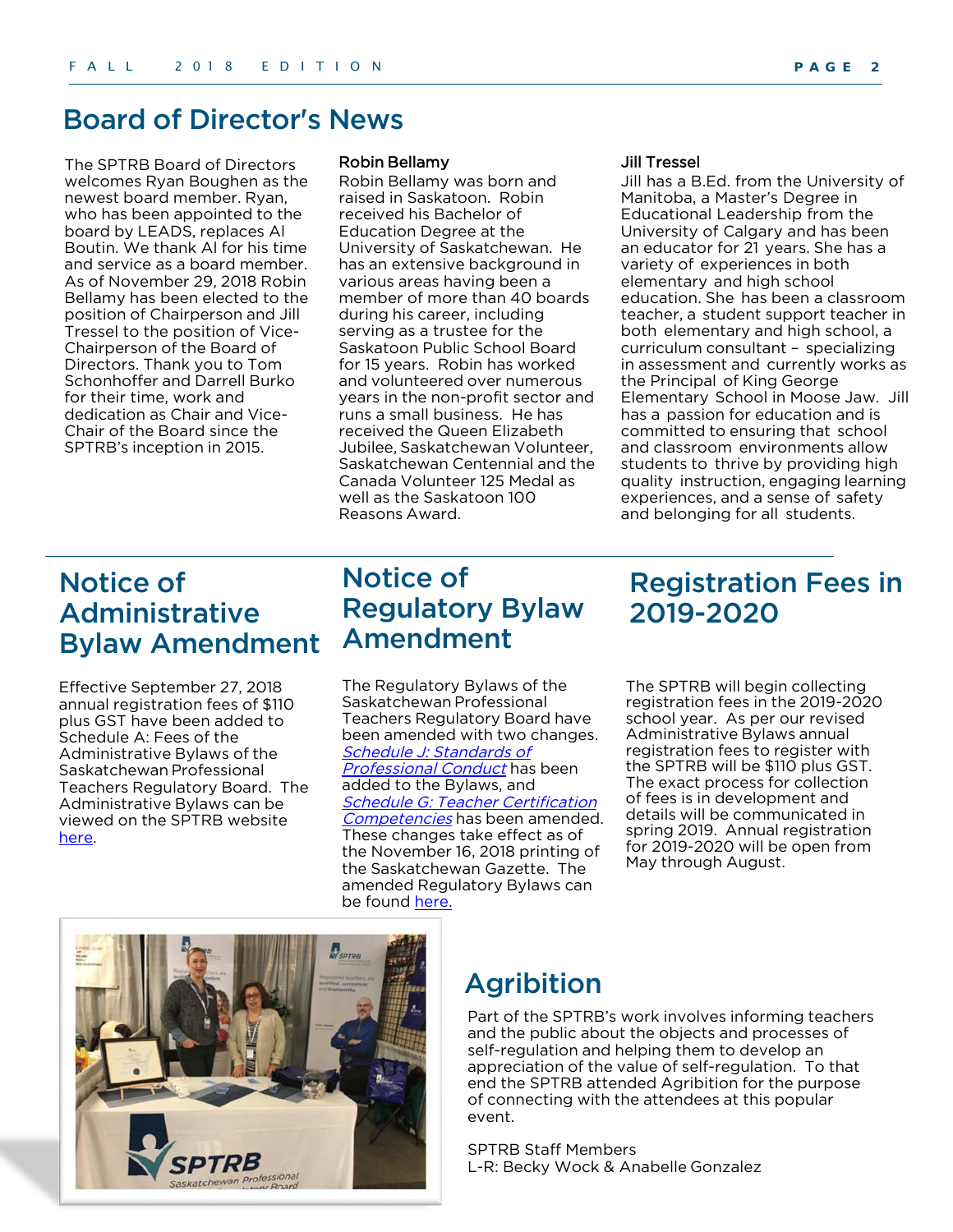## University of Saskatchewan Pinning Ceremony

Registrar, Trevor Smith, recently participated in the "Pinning Ceremony" at the University of Saskatchewan. Each year, the College of Education celebrates the commitment to the teaching profession of all third-year education students. During the ceremony, students pledge their intention to uphold the values and commitments of the profession and join their classmates in receiving a pin representing this commitment. The pledge goes as follows:

#### The Educator's Profession

I am a teacher. I professtoworkcollaborativelywith students, colleagues, and the community towards learning and discovery in inclusive, ethical, fair, just, respectful, and mutually supportive wavs.

I am a reflective inquirer and lifelong learner. I endeavor to advance and adaptmyknowledge,skills,and instructionalstylestomeet theneeds of all learners. I take into consideration the diversity of values, orientations, history, rights, freedoms, responsibilities, and perspectives of allpeoplesinSaskatchewan,in Canada,onFirstNationsand throughout the world.

I continuouslyaspiretodevelop proficiency in the historical, working, andlivedcurriculumandin the languageofinstruction; tolearnand use meaningful, equitable, and holistic teaching strategies for instruction, assessment, and evaluation; and to create learning environments that encourage and support the lifetime growth of the whole students.

I am committed to using my skills, knowledge, and judgement wisely. My dedication to the profession will significantly contribute to the wellbeing of students, families, and communities.

I understand the power of education.

### Call for Committee Members

#### Professional Conduct Committee Panel and Discipline Committee Panel

The Saskatchewan Professional Teachers Regulatory Board (SPTRB) has an exciting opportunity for educators to contribute to their profession. The Professional Conduct Committee (PCC) Panel and Discipline Committee (DC) Panel are seeking registered teachers to serve as committee members. Each committee plays a key role in the SPTRB complaint management process.

The PCC oversees the investigation of complaints of professional misconduct and/or incompetence made about registered teachers and decides how best to resolve these matters. Each five-member PCC is drawn from the PCC Panel and meets 7-8 times throughout the year. Some meetings may be conducted by conference call. Substitute teacher coverage and travel costs are reimbursed by the SPTRB.

DCs hold public hearings when a formal complaint is submitted by the PCC, decide if the formal complaint is proven, and if so, determine an appropriate disciplinary order. Each five-member DC is drawn from the DC Panel. DCs meet on an as needed basis but not more than 7 to 8 times per year. Some meetings may be conducted by conference call. Substitute teacher coverage and travel costs are reimbursed by the SPTRB.

This is an excellent learning opportunity that draws on the unique experience and skills of teachers. For information on how to submit an application to either the PCC or DC, visit [www.sptrb.ca](http://www.sptrb.ca/) and click Committees.

The SPTRB is committed to establishing committees whose members are representative of Saskatchewan's diverse teaching force.

## Gender Identity Collection

The SPTRB is committed to finding ways to implement changes to provide equal treatment without discrimination around gender identity information and to support diversity in all forms. In its interaction with the public, applicants and registered teachers, the SPTRB wishes to continue to demonstrate its commitment to be inclusive and to treat all individuals with dignity and respect.

The SPTRB collects gender on application forms for demographic information on the teaching profession. As of September 1, 2018, the application forms have been updated to reflect gender diversity. A third gender option as well as the option "I choose not to declare" has been added to the SPTRB's online application form.



Applicants will be given the following options to select from when applying to the SPTRB for a teacher's certificate: Male, Female, X (Unspecified, i.e. includes but not limited to Trans, Non-Binary, Two-Spirited, etc.), Choose not to disclose (i.e. You may identify with any of the gender options provided but do not wish to disclose.)